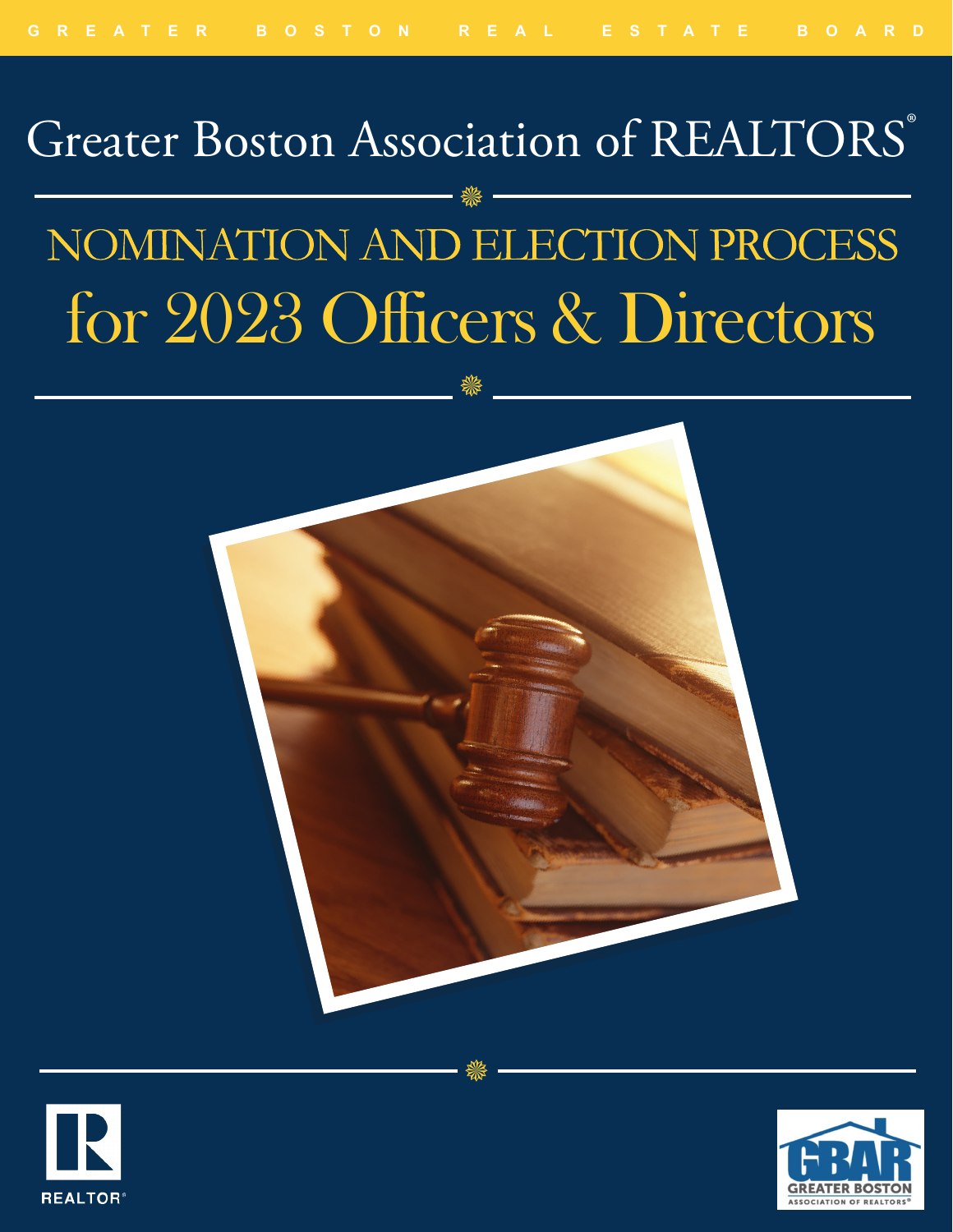# Greater Boston Association of REALTORS° Nomination and Election Process for 2023 Officers & Directors

The annual nomination and election of officers and directors for the Greater Boston Association of REALTORS® (GBAR), state directors to the Massachusetts Association of REALTORS®, and directors to the National Association of REALTORS® is intended to be an open process in which members may nominate themselves or fellow members.

₩

Within this information packet, you will find the job description and candidate qualifications for each elected office, as well as the nomination form which must be completed and submitted to the GBAR Nominating Committee to be eligible for consideration for office in 2023. Please be aware that three industry references are required when submitting a nomination entry.

Nominations for MAR Regional Vice President are due by April 12. Nominations for NAR Director are due by May 16. Nominations for leadership positions within GBAR, GBREB, and Director seats for MAR must be submitted by August 15, 2022. Nomination forms should be mailed to: Greater Boston Association of REALTORS®, 68 Main Street, Reading, MA 01867 or emailed to Elyse Libeskind at ElyseL@gbreb.com.

The GBAR Nominating Committee is responsible for reviewing all nominations to ensure candidates meet the qualifications of the position they have been nominated to serve and may require interviews of nominees. The Nominating Committee will vote on a recommended slate of officers and directors for the association for 2023, which will be presented to the GBAR Board of Directors for approval at their annual meeting, scheduled to occur on October 25, 2022.

For questions regarding the nomination or election process, contact GBAR staff member Elyse Libeskind at 617-224-9303 or ElyseL@gbreb.com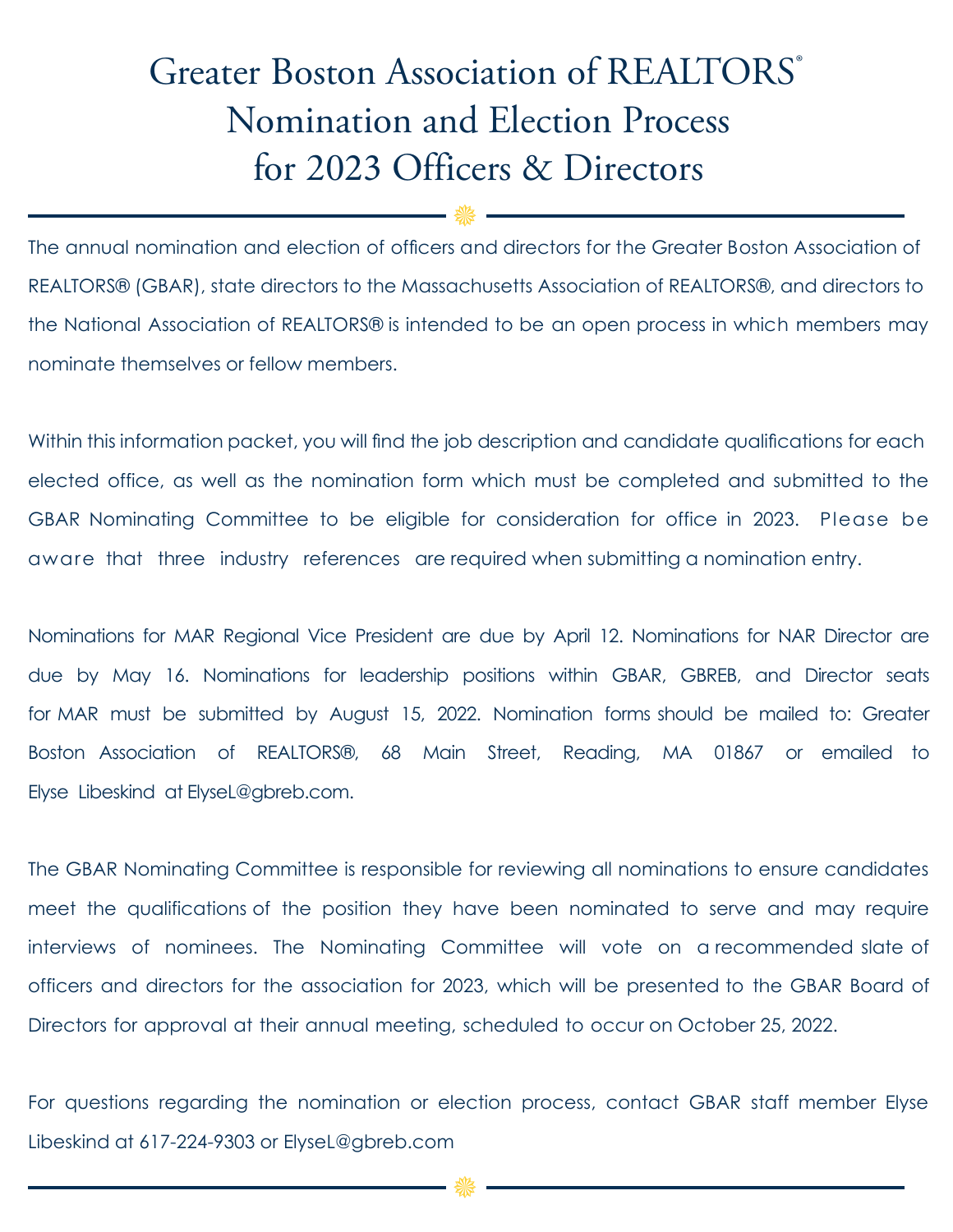## **POSITION OVERVIEW: PRESIDENT ELECT**

The President-elect of GBAR is elected annually for a one-year term as part of the Slate of Officers voted on by the Board of Directors at their annual meeting. It is assumed that the President-elect will succeed to the office of President at the end of the President's term of office or in the event that the office of President becomes vacant prior to the expiration of the President's term. In this event, the President-elect serves the remainder of the President's unexpired term as well as the succeeding full term.

**Duties & Responsibilities.** The President-elect serves as an association spokesperson, presides at Strategic Planning Committee meetings or retreat, and acts as a liaison to the association's committee chairpersons. Additionally, the President-elect holds a seat on the GBREB Board of Directors, and performs the duties of President in the President's absence and carries out such duties as the President and/or Board of Directors may from time to time assign. The President-elect is an ex-officio member of all committees except the Nominating Committee and may be called upon to represent the division at MAR and NAR meetings and events.

The President-elect is expected to attend all GBAR Board of Directors meetings (typically held on a bi-monthly basis in February, April, June, September, October, and December), as well as Executive Committee meetings (typically meets 8 times per year). Additionally, the President-elect shall attend GBREB Board of Directors meetings (which typically occur 6 times per year on the third Wednesday of designated months, from 12:00-1:30 pm at the GBREB office in Boston), as well as attend quarterly RealTour member meetings, annual GBAR and GBREB special events and programs, including GBAR Leadership Conference, annual awards ceremonies, and GBREB Installation.

The President-elect must understand and agree to abide by the REALTOR® Code of Ethics and other membership policies adopted by GBAR, MAR, and NAR, as well as be familiar with the public policy position statements and strategic plans of GBAR, MAR, and NAR.

#### **State Association/MAR**

The GBAR President-elect serves as a member of the MAR Board of Directors.

#### **Meetings & Events – Attendance Requirements**

- MAR Director Caucuses (2-3)
- MAR Board of Directors Meetings (2-3 per year May, September, December)
- MAR Professional Awards Program\* (Fall)
- MAR Installation of Officers & Directors Dinner\* (December)
- REALTOR® Day on Beacon Hill (June)
- \* GBAR covers expenses for participation

#### **National Association/NAR**

Meetings & Events – Attendance Requirements

- New England REALTORS® Conference NERC\* (September or October)
- NAR Mid-Year Legislative Meetings\* (May)
- NAR Leadership Summit\* (August)
- NAR Annual Convention & Trade Expo\* (November)
- \* GBAR reimburses expenses for registration, airfare, hotel, ground transportation and meals in accordance with GBREB Expense Reimbursement Policies & Procedures.

- 1. Must be a REALTOR® in good standing;
- 2. Must have held active membership in GBAR for a period of no less than three years prior to election;
- 3. Must be a licensed real estate agent or broker in Massachusetts and acknowledge to the GBAR Nominating Committee any prior record of a license suspension, revocation, or other disciplinary action from the Massachusetts Board of Registration of Real Estate Brokers & Salespersons or other real estate licensing authority in another state;
- 4. Must have served on the GBAR Board of Directors for at least one year during the previous three years;
- 5. Must have served as a MAR State Director for at least one year; and
- 6. Must be willing to meet and interview with the Nominating Committee, if requested.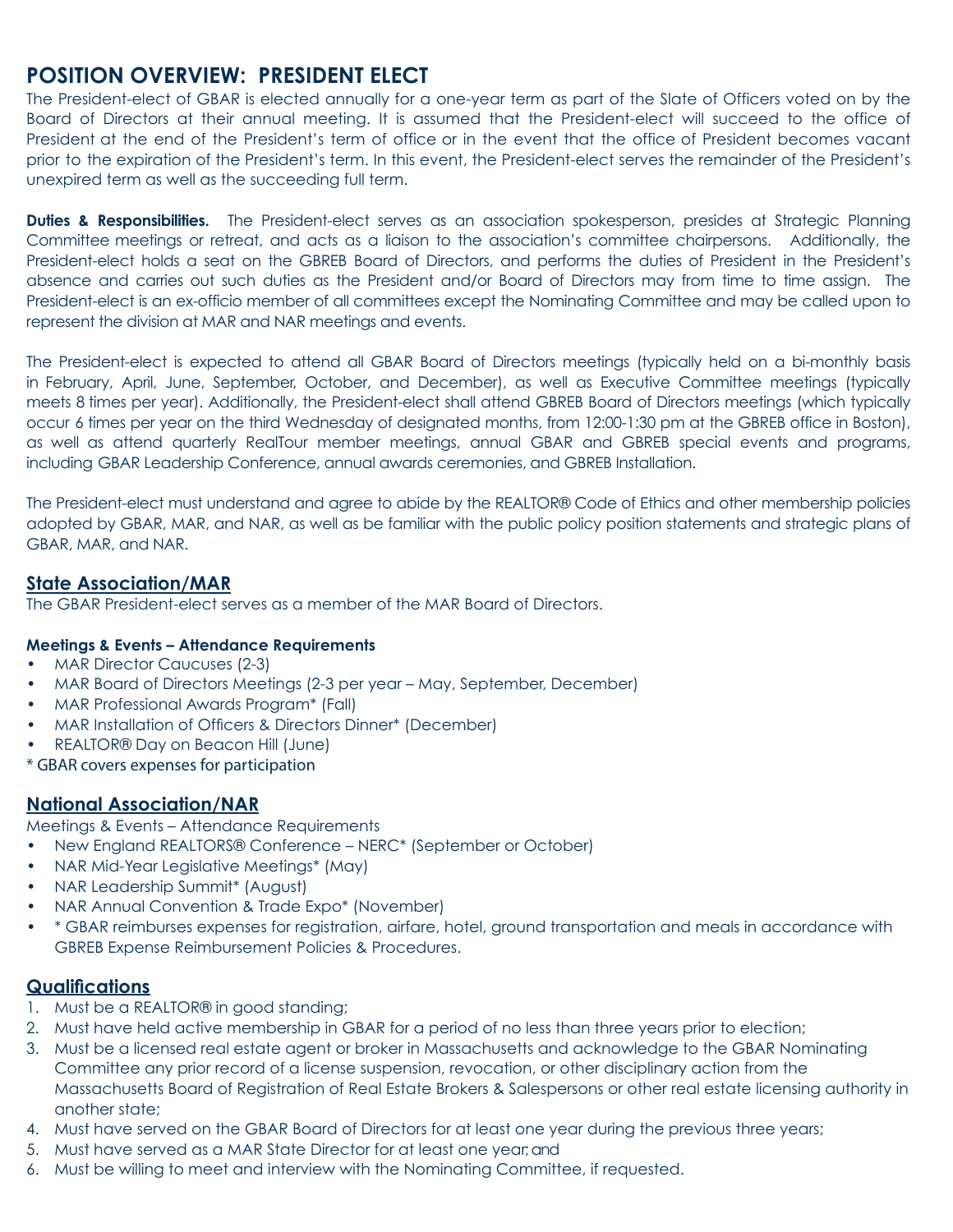# **POSITION OVERVIEW: VICE PRESIDENT**

The Vice President of GBAR is elected annually for a one-year term as part of the Slate of Officers voted on by the Board of Directors at their annual meeting. Election to this position does not provide for automatic succession to higher office, however in the event that the office of President-elect becomes vacant prior to the expiration of their term, the Vice President will fulfill their own duties as well as those of the president-elect until the conclusion of the year. Individuals may seek election to consecutive terms to this office.

**Duties & Responsibilities.** The Vice President serves as a GBAR spokesperson, participates on the GBREB Government Affairs Committee, and may be called upon to represent the division at MAR and NAR meetings and events. Additionally, the Vice President performs such duties and assignments as the GBAR President or Board of Directors may, from time to time, request or prescribe.

The Vice President is expected to attend all GBAR Board of Directors meetings (typically held on a bi-monthly basis in February, April, June, September, October, and December), as well as Executive Committee meetings (typically held 8 times per year). In addition, the Vice President should make every effort to attend quarterly RealTour member meetings, annual GBAR and GBREB special events and programs, including GBAR Leadership Conference and annual awards ceremonies, and GBREB Installation.

The Vice President must understand and agree to abide by the REALTOR® Code of Ethics and other membership policies adopted by GBAR, MAR, and NAR, as well as be familiar with the public policy position statements and strategic plans of GBAR, MAR, and NAR.

#### **State Association/MAR**

The GBAR Vice President serves as a member of the MAR Board of Directors (and may also be appointed to a seat on the GBREB Finance Committee and as GBAR's representative to the MAR Government Affairs Committee).

#### **Meetings & Events – Attendance Requirements**

- MAR Director Caucuses (2-3)
- MAR Board of Directors Meetings (2-3 times per year May, September, December)
- MAR Professional Awards Program\* (Fall)
- MAR Installation of Officers & Directors Dinner\* (December)
- REALTOR® Day on Beacon Hill (June)

\* GBAR covers expenses for participation

#### **National Association/NAR**

Meetings & Events – Attendance Requirements

- New England REALTORS® Conference\* NERC (September or October)
- NAR Mid-Year Legislative Meetings\* (May).

*\* GBAR reimburses expenses for registration, airfare, hotel, ground transportation and meals in accordance with GBREB Expense Reimbursement Policies & Procedures.*

- 1. Must be a REALTOR® in good standing;
- 2. Must have held active membership in GBAR for a period of no less than three years prior to election;
- 3. Must be a licensed real estate agent or broker in Massachusetts and acknowledge to the GBAR Nominating Committee any prior record of a license suspension, revocation, or other disciplinary action from the Massachusetts Board of Registration of Real Estate Brokers & Salespersons or other real estate licensing authority in another state;
- 4. Must have served actively on at least one GBAR or GBREB committee or task force for at least two years during the previous four years;
- 5. Must have served on the GBAR Board of Directors for at least one year during the previous three years; and
- 6. Must be willing to meet and interview with the nominating Committee, if requested.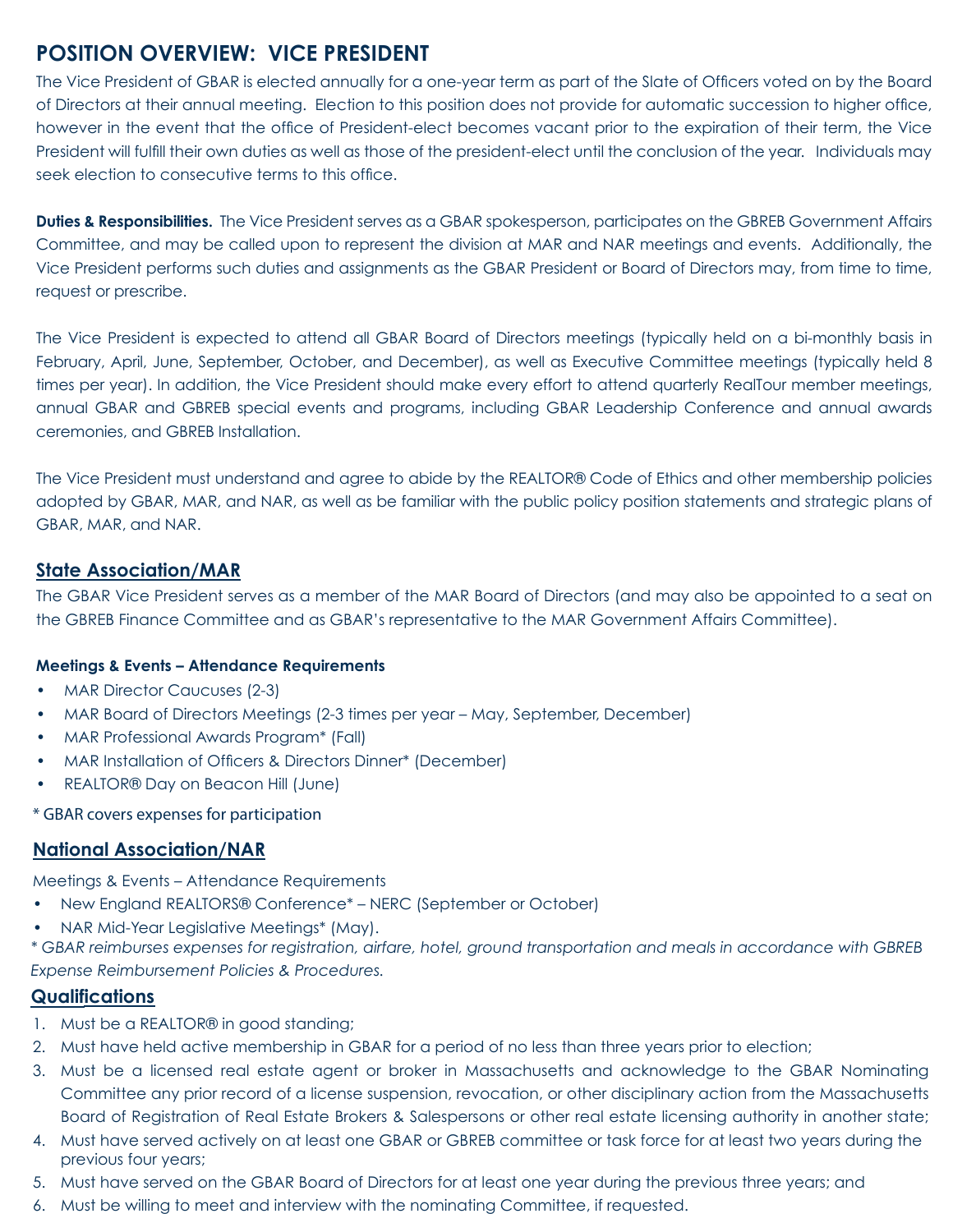## **POSITION OVERVIEW: TREASURER**

The Treasurer of GBAR is elected annually for a one-year term as part of the Slate of Officers voted on by the Board of Directors at their annual meeting. Individuals may seek re-election to this office no more than twice (for a total of three consecutive terms).

**Duties & Responsibilities.** The Treasurer serves as a member of the GBREB Finance Committee, presents monthly financial reports and membership updates to the GBAR Board of Directors, and is responsible for overseeing the implementation of the DR Dues Policy. In addition, the Treasurer requests input/recommendations from the committees to assist the executive director in the preparation of annual budget for the association, provides financial updates to the membership as appropriate, and performs such duties and assignments as the GBAR President or Board of Directors may, from time to time, request or prescribe.

The Treasurer is expected to attend all GBAR Board of Directors meetings (typically held on a bi-monthly basis in February, April, June, September, October, and December), GBAR Executive Committee meetings (typically meets 8 times per year), and GBREB Finance Committee meetings (which typically take place six times per year). In addition, the treasurer should make every effort to attend quarterly RealTour member meetings, annual GBAR and GBREB special events and programs, including GBAR Leadership Conference and annual awards ceremonies, and GBREB Installation.

The Treasurer must understand and agree to abide by the REALTOR® Code of Ethics and other membership policies adopted by GBAR, MAR, and NAR, as well as be familiar with the public policy position statements and strategic plans of GBAR, MAR, and NAR.

#### **State Association/MAR**

The GBAR Treasurer serves as a member of the MAR Board of Directors.

Meetings & Events – Attendance Requirements

- MAR Director Caucuses (2-3)
- MAR Board of Directors Meetings (2-3 per year May, September, December)
- MAR Installation of Officers & Directors Dinner\* (December)
- REALTOR® Day on Beacon Hill (June)
- *\* GBAR covers expenses for participation.*

- 1. Must be a REALTOR® in good standing;
- 2. Must have held active membership in GBAR for a period of no less than three years prior to election;
- 3. Must be a licensed real estate agent or broker in Massachusetts and acknowledge to the GBAR Nominating Committee any prior record of a license suspension, revocation, or other disciplinary action from the Massachusetts Board of Registration of Real Estate Brokers & Salespersons or other real estate licensing authority in another state;
- 4. Must have actively served on at least one GBAR or GBREB committee or task force for at least two years during the previous four years and;
- 5. Must be willing to meeting and interview with the Nominating Committee, if requested.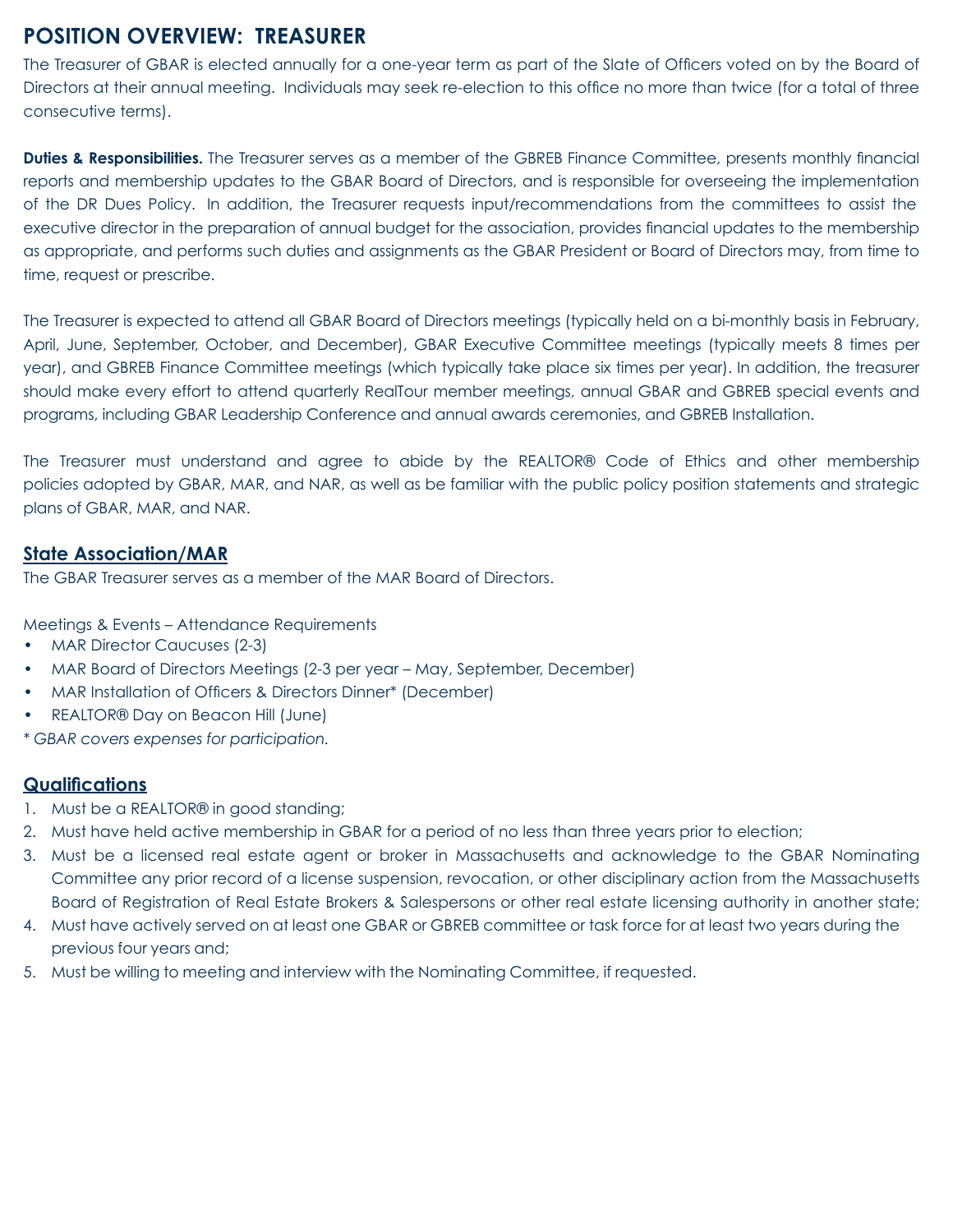# **POSITION OVERVIEW: GBAR DIRECTOR**

Members of the GBAR Board of Directors are elected by the Board at its October meeting, and shall serve for a term of two years, beginning on January 1 of the year following their election, with the exception of two at-large Director positions which are appointed by the President for a term of one year. Directors shall be representative of the membership and be selected based on factors that reflect residential practice within the Association such as geography, general and specialized practice or representation and affiliation.

Any REALTOR® who is currently serving as a director, or who has been nominated to serve as a director, and whose place of business is located within the geographic region which he/she will represent may be appointed to the position of Regional Director.

#### **Duties & Responsibilities**

- Attend GBAR Board of Directors meetings (six times per year, typically held on the same day of the month in February, April, June, September, October, and December);
- Serve on a minimum of one GBAR committee each year during term as a director;
- Keep abreast of business, legislative and regulatory issues and act as a liaison between the association and state legislators and local elected/appointed in their market area;
- Respond to "Calls to Action" on critical legislative and regulatory issues from all three levels of the REALTOR® organization;
- Support RPAC and the GBREB Foundation;
- Serve as communication liaison between GBAR and members
	- communicate information about Association programs, services and events
	- collect and channel feedback from members to the board;
- Directors will attend and work with staff to promote quarterly RealTour member meetings and any evening social/ networking events to be presented by the association within their region
	- suggest venues, speakers and topics of particular interest and/or relevance to members in the region
	- recommend and solicit sponsorships
- Attend annual GBAR and GBREB special events and programs, including GBAR Leadership Conference and annual awards ceremonies, and GBREB Installation;
- Submit regular reports to the Board of Directors covering topics such as market conditions, business issues, proposals or initiatives by local government impacting housing and/or the real estate business, community projects and initiatives in which REALTORS® are involved, and information of general interest to the Association;
- Serve as an Association Ambassador by appearing at office meetings of local real estate brokerage firms and at other meetings and members forums in the region, upon request, to educate agents and brokers on GBAR programs and member benefits and the value of REALTOR® membership;
- Must understand and agree to abide by the REALTOR® Code of Ethics and other membership policies adopted by GBAR, MAR, and NAR, as well as be familiar with the public policy position statements and strategic plans of GBAR, MAR, and NAR.

- 1. Must be a REALTOR® in good standing;
- 2. Must have held active membership in GBAR for a period of no less than three years prior to election;
- 3. Must be a licensed real estate agent or broker in Massachusetts and acknowledge to the GBAR Nominating Committee any prior record of a license suspension, revocation, or other disciplinary action from the Massachusetts Board of Registration of Real Estate Brokers & Salespersons or other real estate licensing authority in another state;
- 4. Must have served actively on at least one GBAR or GBREB committee or task force during the previous three years; and
- 5. Must be willing to meet and interview with the Nominating Committee, if requested.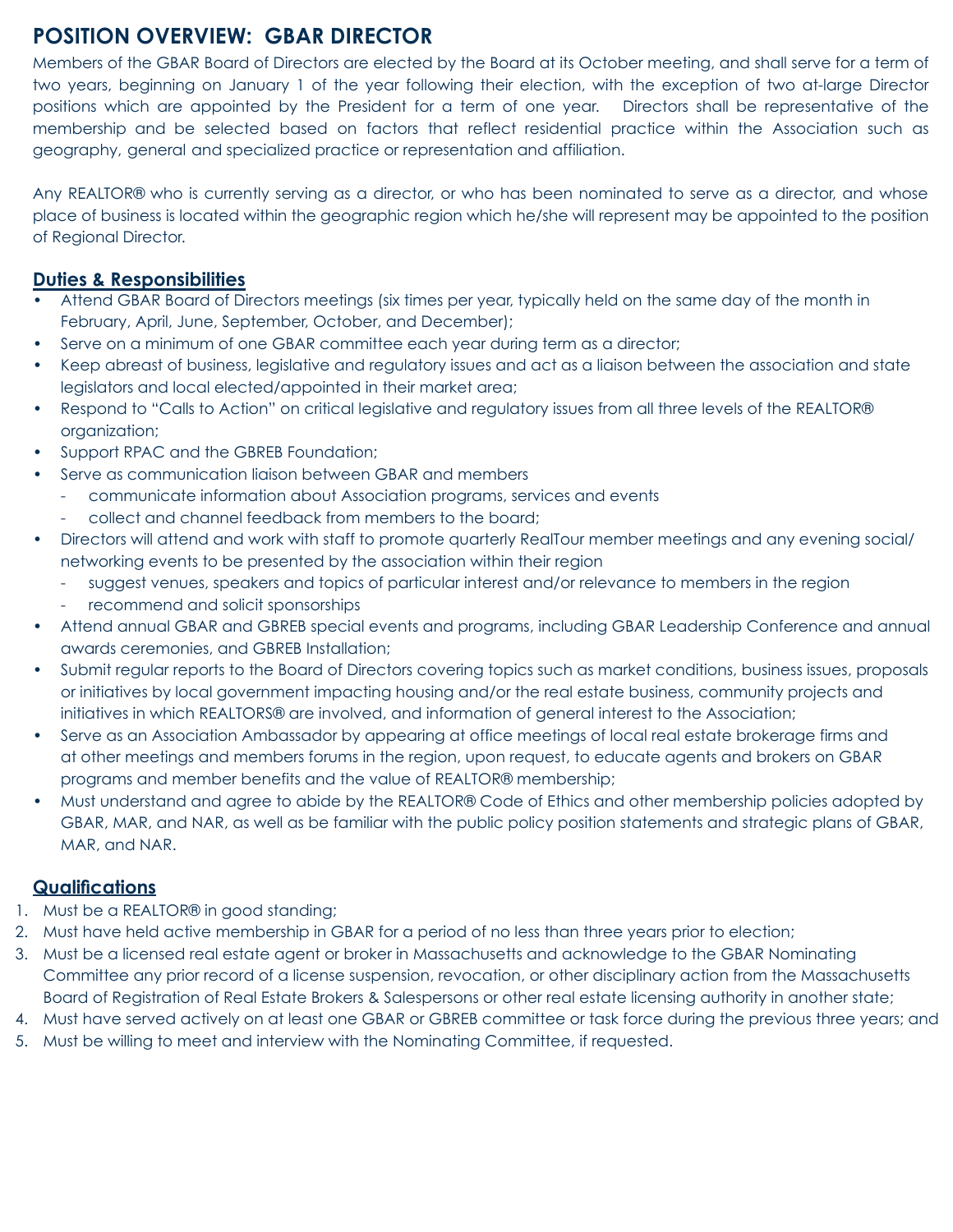# **POSITION OVERVIEW: GBREB DIRECTOR**

As a Director of the Greater Boston Real Estate Board (GBREB), you have a voice and vote in governing the operations of the GBREB, the umbrella organization for the Greater Boston Association of REALTORS®. Specifically, you represent the interests of the residential real estate industry and GBAR's general membership in all business taken up by the GBREB Board of Directors, including the establishment of structural policies and procedures, management of finances, and adoption of public policy positions.

In addition to the GBAR President and President-elect who hold automatic seats on the GBREB Board of Directors, there are six At-Large Director seats reserved for REALTORS®. The term for At-Large Directors is one year and shall commence on January 1 of the year following election by the GBAR Board of Directors. GBAR members who meet the stated qualifications to serve (as cited below) are eligible to apply for a seat as a GBREB Director, however nominations for the position and election will take into account additional factors, such as type of membership or license, business location, and years as a real estate practitioner to ensure all segments of the membership are adequately represented on the GBREB Board of Directors.

#### **Duties & Responsibilities**

GBREB Directors have the following duties and responsibilities:

- Attend GBREB Board of Directors meetings (typically held 6-8 times per year on the third Wednesday of designated months, from 12:00 – 1:30 pm at the GBREB offices in Boston);
- Serve on a minimum of one GBAR or GBREB committee during term as a director;
- Keep abreast of business issues, market trends, and public policy matters and communicate industry or members concerns to GBAR and GBREB;
- Act as a liaison between the GBAR and GBREB and its publics, including association members, and state legislators and local elected/appointed officials in their market area;
- Respond to "Calls to Action" on critical legislative and regulatory issues from all three levels of the REALTOR® organization, and participates in REALTOR® Day on Beacon Hill;
- Support the REALTORS® Political Action Committee, GBREB PAC, and the GBREB Foundation;
- Attend annual GBREB and GBAR special events and programs, including GBAR Leadership Conference and annual awards ceremonies, and GBREB Installation;
- Serve as an Association Ambassador by appearing at office meetings of local real estate brokerage firms and at other meetings and member forums in the region, upon request, to educate agents and brokers on GBAR programs and member benefits and the value of REALTOR® membership;
- Must understand and agree to abide by the REALTOR® Code of Ethics and other membership policies adopted by GBAR, MAR, and NAR, as well as be familiar with the public policy position statements and strategic plans of GBAR, MAR, and NAR.

- 1. Must be a REALTOR® in good standing;
- 2. Must have held active membership in GBAR for a period of no less than three years prior to election;
- 3. Must be a licensed real estate agent or broker in Massachusetts and acknowledge to the GBAR Nominating Committee any prior record of a license suspension, revocation, or other disciplinary action from the Massachusetts Board of Registration of Real Estate Brokers & Salespersons or other real estate licensing authority in another state;
- 4. Must have actively served on at least one GBAR or GBREB committee of task force during the previous three years;
- 5. Must have served on the GBAR Board of Directors for at least one year; and
- 6. Must be willing to meet and interview with the Nominating Committee, if requested.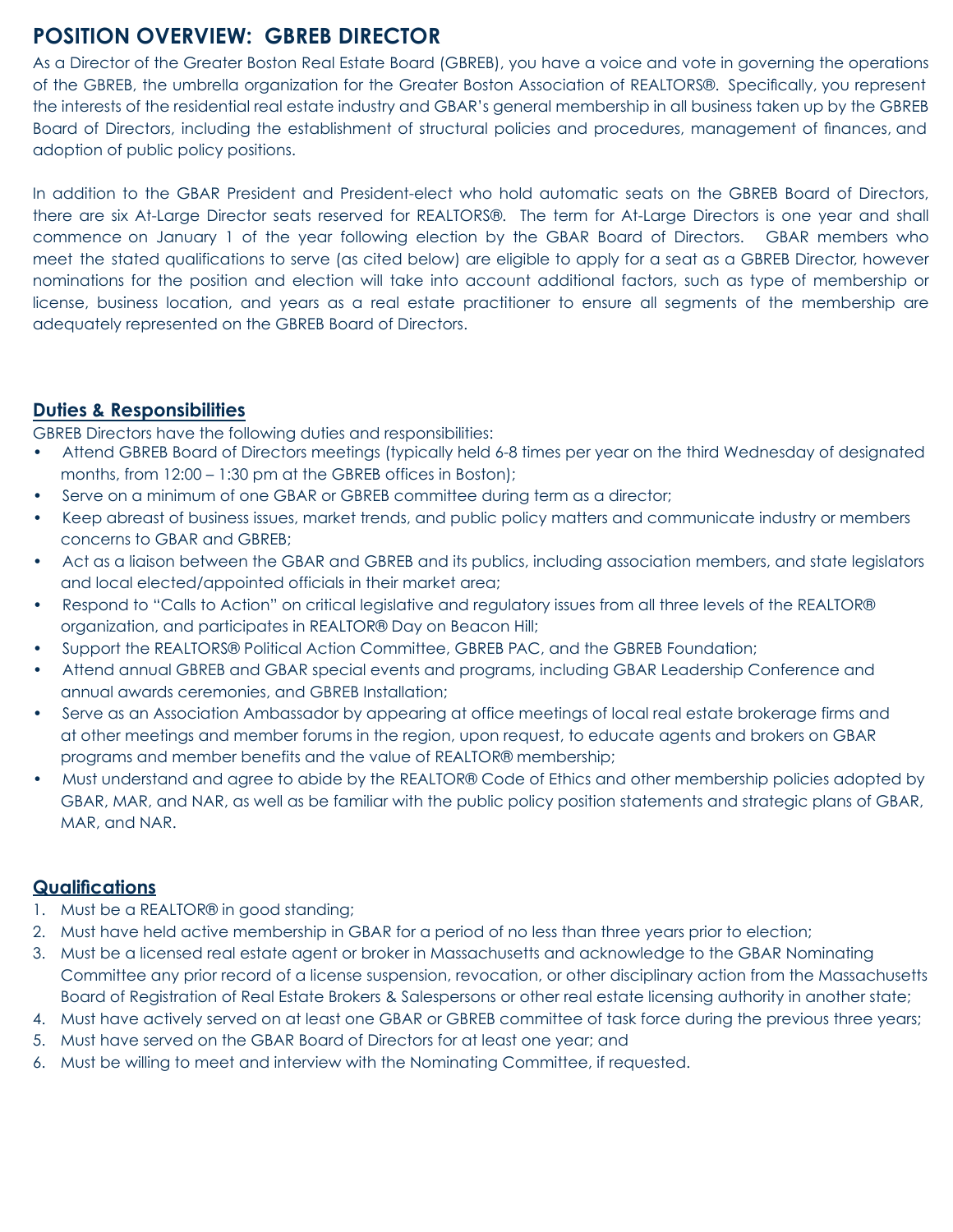# **POSITION OVERVIEW: MAR DIRECTOR**

Directors of the Massachusetts Association of REALTORS® (MAR) are GBAR members' voice and vote on state level issues and business matters, including legislative policy and positions, funding for new and existing MAR programs and services, and other important decisions that affect GBAR and its members. State Directors are elected by the GBAR Board of Directors in October and shall serve for a term of two years, beginning on January 1 of the year following their election. While elected by GBAR, those who serve as MAR Directors owe their fiduciary duty to the state REALTOR® association.

Note: In some rare instances, if the number of elected state directors exceeds the number of directors allocated to the association by MAR (a number that is based on total membership) in a given year, one or more State Directors may have their term limited to one year on the MAR Board of Directors, with a vote of the GBAR Board of Directors to decide which individuals have their term reduced. Any elected MAR Director who has their term reduced to one year, shall automatically be appointed as an Alternate State Director for the remainder of their elected term.

#### **Duties & Responsibilities**

MAR Directors have the following duties and responsibilities:

- Attend MAR Director Caucuses for Greater Boston Region; Annually there are 2-3 local caucuses, held 1-2 weeks in advance of regularly scheduled Directors meetings. The purpose of local caucuses is to review and discuss MAR financial reports and information and business items to be considered and voted upon at the forthcoming Directors meeting;
- Attend MAR Directors Meetings (2-3 per year in May, September and December) Directors are expected to prepare for meetings by attending the pre-meeting caucus and reviewing the agenda and support documentation distributed in advance of each meeting via MAR's website;
- Serve on a minimum of one MAR Committee, PAG or work group during term as a state director;
- Seek the opinions and/or solicit advice from GBAR leadership on issues under consideration by the MAR Board of Directors;
- Participate in special MAR programs and events, including the annual Awards program, Installation of Officers and Directors program, and REALTOR® Day on Beacon Hill;
- Respond to "Calls to Action" on critical legislative and regulatory issues from all three levels of the REALTOR® organization;
- Support RPAC and the MAR Charitable Foundation;
- Serve as an ambassador and communications liaison between MAR and GBAR members on critical legislative and industry issues as well as on membership programs and services;
- Must understand and agree to abide by the REALTOR® Code of Ethics and other membership policies adopted by GBAR, MAR, and NAR, as well as be familiar with the public policy position statements and strategic plans of GBAR, MAR, and NAR.

- 1. Must be a REALTOR® in good standing;
- 2. Must have held active membership in GBAR for a period of no less than three years prior to election;
- 3. Must be a licensed real estate agent or broker in Massachusetts and acknowledge to the GBAR Nominating Committee any prior record of a license suspension, revocation, or other disciplinary action from the Massachusetts Board of Registration of Real Estate Brokers & Salespersons or other real estate licensing authority in another state;
- 4. Must have served on at least one MAR committee, task force or work group for a period of at least two years during the previous four years; and
- 5. Must be willing to meet and interview with the Nominating Committee, if requested.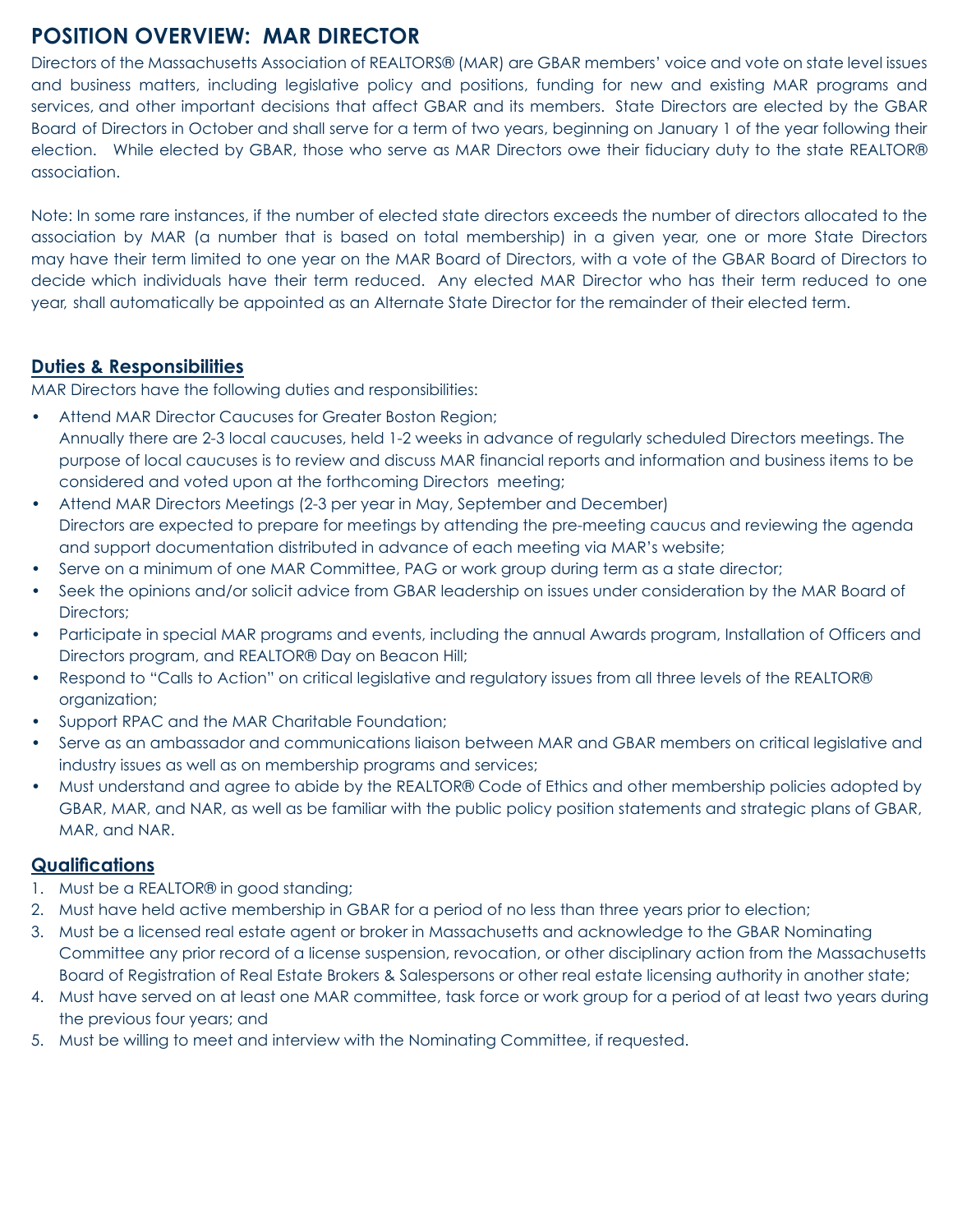# **POSITION OVERVIEW: MAR REGIONAL VICE PRESIDENT**

The Greater Boston Regional Vice President to the Massachusetts Association of REALTORS® (MAR) is elected for a two-year term as part of the Slate of Officers voted on by the Board of Directors at their annual meeting. This elected office holder presides at each regional caucus of the MAR Directors from Greater Boston and oversees the coordination of state REALTOR® association objectives and activities within the jurisdiction of the Greater Boston Real Estate Board. Individuals may seek election to consecutive terms as Regional Representative.

#### **Duties & Responsibilities**

Election to the position of MAR Regional Vice President provides an automatic seat on the GBAR Board of Directors, the MAR Board of Directors and the MAR Executive Committee, and brings with it an obligation to fulfill the duties required of those elected to all three governance bodies. Accordingly, the MAR RVP shall:

- Attend and preside at MAR Director Caucuses for Greater Boston Region. Annually there are 2-3 local caucuses, held 1-2 weeks in advance of regularly scheduled Directors meetings. The purpose of local caucuses is to review and discuss MAR financial reports and information and business items to be considered and voted upon at Directors meeting. The rep works with MAR staff to set agenda for each meeting;
- Attend MAR Directors Meetings (2-3 per year in May, September, and December).º
- Attend MAR Executive Committee Meetings (typically 4 per year in February, April, August and November);
- Attend GBAR Board of Directors Meetings (typically held on a bi-monthly basis in February, April, June, September, October, and December);
- Attend GBAR Executive Committee Meetings (typically 8 per year).
- Participate in special MAR programs and events, including the annual Awards program, Installation of Officers and Directors program, and REALTOR® Day on Beacon Hill;
- Seek the opinions and/or solicit advice from GBAR leadership on issues under consideration by the MAR Board of Directors;
- Respond to MAR "Calls to Action" on critical legislative and regulatory issues;
- Support RPAC and the MAR Charitable Foundation:
- Serve as an ambassador and communications liaison between MAR and GBAR members on critical legislative and industry issues as well as on membership programs and services;
- Serve on a minimum of one GBAR committee each year during term as a director;
- Keep abreast of business, legislative and regulatory issues and act as a liaison between the association and state legislators and local elected/appointed in their market area;
- Attend annual GBAR and GBREB special events and programs, including GBAR Leadership Forum and annual awards ceremonies, and GBREB Installation;
- Must understand and agree to abide by the REALTOR® Code of Ethics and other membership policies adopted by GBAR, MAR, and NAR, as well as be familiar with the public policy position statements and strategic plans of GBAR, MAR, and NAR.

- 1. Must be a REALTOR® in good standing;
- 2. Must have held active membership in GBAR for a period of no less than three years prior to election;
- 3. Must be a licensed real estate agent or broker in Massachusetts and acknowledge to the GBAR Nominating Committee any prior record of a license suspension, revocation, or other disciplinary action from the Massachusetts Board of Registration of Real Estate Brokers & Salespersons or other real estate licensing authority in another state;
- 4. Must have served as a director or chairperson of a GBAR or GBREB committee, task force or work group for a period of no less than one year during the three years prior to election;
- 5. Must have served at least two years as a MAR State Director; and
- 6. Must be willing to meet and interview with Nominating Committee, if requested.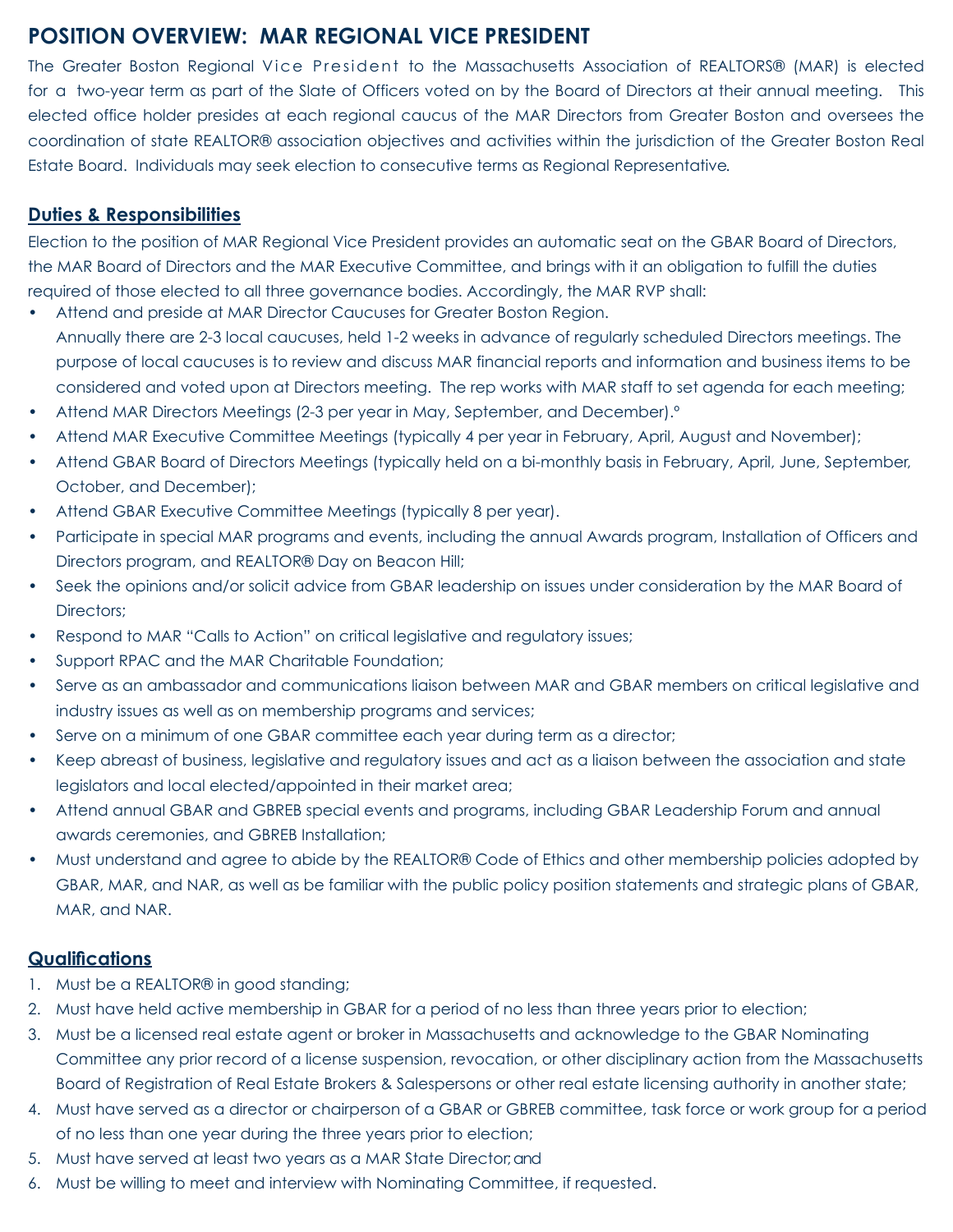# **POSITION OVERVIEW: NAR DIRECTOR**

Individuals elected to a seat on the National Association of REALTORS® (NAR) Board of Directors are looked at to be a voice and vote for all GBAR members on real estate industry issues, legislative and regulatory matters, and organizational structure and policy that are national in scope. GBAR has four seats on the NAR Board of Directors, with one position reserved for the GBAR President, as stipulated by the association's bylaws.

The term of a NAR Director is for one year, which begins on January 1 of the year following election by the GBAR Board of Directors. Election shall take place at the annual meeting of the GBAR Directors in October.

#### **Duties & Responsibilities**

NAR Directors are expected to complete the following activities and responsibilities:

- Attend NAR Directors Meetings (2 per year, typically held in May and November). Directors are expected to travel to the NAR Mid-Year Legislative Meetings, held in May in Washington, D.C., and the NAR Convention that takes place during the fall, and attend the NAR Board of Directors meeting, which is typically held on the morning of the final day (8:30 – 11:30 am) of these two conferences;
- Attend Massachusetts NAR Director Caucuses and New England Region Caucuses At the two NAR conferences held each year, separate meetings of the national directors from Massachusetts and the national directors from the six New England states are held. Attendance and participation at these caucuses is required to ensure familiarity with the issues and policies to be voted on at NAR Board of Directors meetings to be held during the conferences;
- Participation in special NAR programs and events is strongly encouraged, including involvement in the Capitol Hill visits in Washington, D.C. in May and attendance at the NAR Inaugural Ball during the NAR Convention in November;
- Respond to "Calls to Action" on critical legislative and regulatory issues issued from all three levels of the REALTOR® organization;
- Must actively support and financially contribute to RPAC;
- Seek the opinions and/or solicit advice from GBAR leadership on issues under consideration by the NAR Board of Directors;
- Serve as an ambassador and communications liaison between NAR and GBAR members on association programs and member benefits; important industry issues and trends, and public policy matters impacting the real estate industry and property owners;
- Must understand and agree to abide by the REALTOR® Code of Ethics and other membership policies adopted by GBAR, MAR, and NAR, as well as be familiar with the public policy position statements and strategic plans of GBAR, MAR, and NAR.
- Although, not required, participation on at least one NAR committee is encouraged during term as a NAR Director.

- 1. Must be a REALTOR® in good standing;
- 2. Must have held active membership in GBAR for a period of no less than three years prior to election;
- 3. Must be a licensed real estate agent or broker in Massachusetts and acknowledge to the GBAR Nominating Committee any prior record of a license suspension, revocation, or other disciplinary action from the Massachusetts Board of Registration of Real Estate Brokers & Salespersons or other real estate licensing authority in another state;
- 4. Must have actively served on at least one GBAR or GBREB committee or task force and one MAR committee, task force or work group for a period of at least two years during the previous four years;
- 5. Must have served at least one year on the GBAR Board of Directors and at least two years as an MAR Director; and
- 6. Must be willing to meet and interview with Nominating Committee, if requested.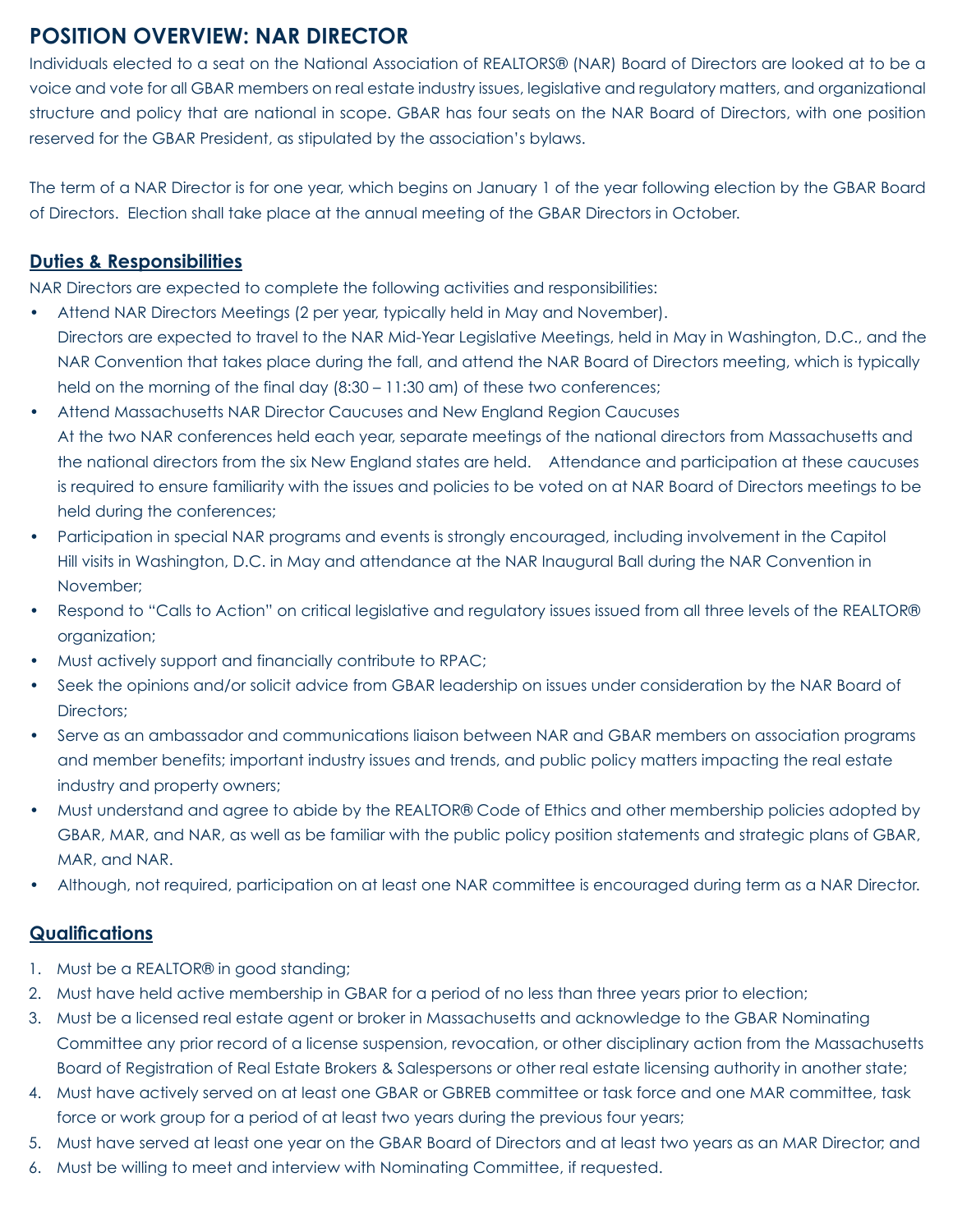# **CANDIDATE NOMINATION FORM**

The Candidate Nomination form provides Nominating Committee members a uniform way to document candidate credentials and serves as a useful reference document during the committee's discussions and deliberations. Completion of nomination form is mandatory.

| Date: 2000 |                                                                                                                                                                                                                                |  |
|------------|--------------------------------------------------------------------------------------------------------------------------------------------------------------------------------------------------------------------------------|--|
|            | Name: \\company Name: \\company Name: \\company Name: \\company Name: \\company Name: \\company Name: \\company Name: \\company Name: \\company Name: \\company Name: \\company Name: \\company Name: \\company Name: \\compan |  |
|            |                                                                                                                                                                                                                                |  |
|            |                                                                                                                                                                                                                                |  |
|            |                                                                                                                                                                                                                                |  |
|            |                                                                                                                                                                                                                                |  |
|            |                                                                                                                                                                                                                                |  |
|            | What office/position do you seek to hold: $\bigcirc$ GBAR President Elect $\bigcirc$ GBAR VP $\bigcirc$ GBAR Treasurer<br>O GBAR Director O GBREB Director<br>O MAR Director O MAR RVP O NAR Director                          |  |
|            | GBAR Region: O Boston Metro O Central Middlesex O Eastern Middlesex O MetroWest O Southern Norfolk                                                                                                                             |  |
|            | Position in Firm: O DR/Principal O Manager O Broker O Sales Agent                                                                                                                                                              |  |
|            | Years as a REALTOR® ________ Years as a GBAR Member_________ Years as a licensed real estate professional_____                                                                                                                 |  |
|            | Professional Designations Earned: North American Control of the Control of the Control of the Control of the Control of the Control of the Control of the Control of the Control of the Control of the Control of the Control  |  |
|            |                                                                                                                                                                                                                                |  |

Association Involvement & Contributions (local, state, national)

Business Experience, Credentials & Reputation